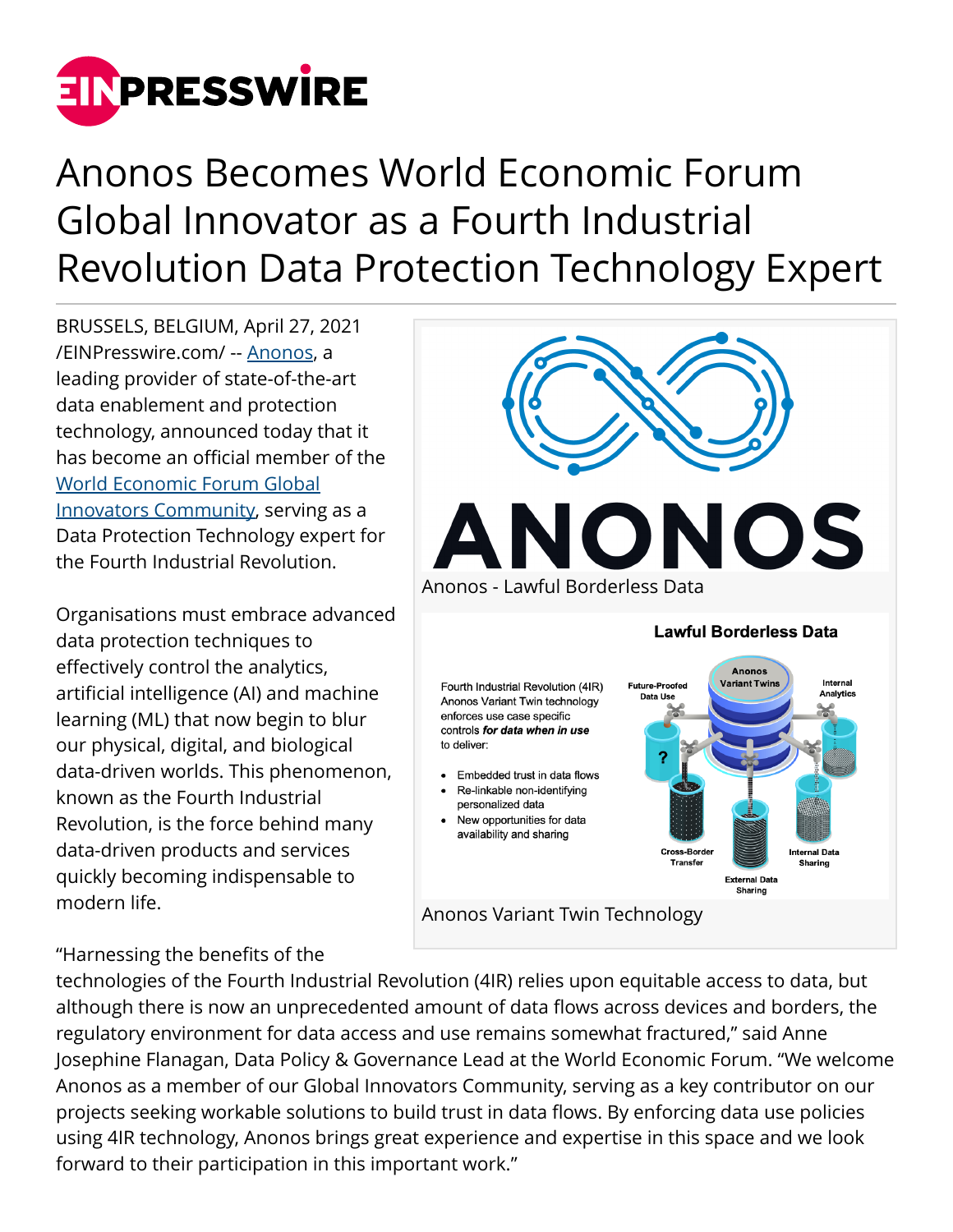"The methods and purposes of data processing have changed dramatically over the last several decades. Ongoing technology developments make it easier to switch seamlessly from transactional (primary purpose) data collection and processing, to advanced analytics, AI and ML," said Gary LaFever, CEO and General Counsel of Anonos. "While Big Data processing advanced these technologies, Privacy Enhancing Techniques (PETs) failed to keep pace."



First-Generation PETs focus on limiting unauthorised parties from gaining access to data using encryption and other security techniques that protect data when it is in transit and at rest. These PETs protect data in use by limiting processing to restricted enclaves (i.e., within established perimeters). All parties agree to the restricted use of data processed in the clear. However, data in the clear is vulnerable to external "hacks" and misuse by parties violating the terms of contracts. When these contracts are breached, more than the contracting parties are affected individual data subjects are as well.

Second-Generation PETs like anonymisation (via data suppression, perturbation, generalisation, etc.) and, most recently, differential privacy, were developed to overcome these limitations. However, due to anonymisation and differential privacy restrictions in preserving utility while still providing sufficient protection to make data shareable, these techniques work only if centralised controls exist over the use of data.

Third-Generation PETs (like Synthetic Data and Homomorphic Encryption) are being developed for decentralised data sharing, combining and processing. While Synthetic Data helps facilitate privacy-respectful decentralised processing, it does not enable relinking to identity for longitudinal studies, nor the ability to contact at-risk study participants. While advances are being made in Homomorphic Encryption, its high computational overhead and extended processing times result in a high carbon footprint making it impracticable for sophisticated decentralised data processing, sharing, combining, relinking or longitudinal studies in the near future.

"Accelerating the responsible exchange and use of data can solve critical challenges and fuel innovation for society," said Nadia Hewett, lead for the Data for Common Purpose Initiative (DCPI) at the World Economic Forum. "We welcome Anonos to DCPI, a first-of-its kind global initiative focused on designing a governance framework to responsibly enhance the societal benefit from data. Anonos' technology that allows for re-linkable, non-identifying personalized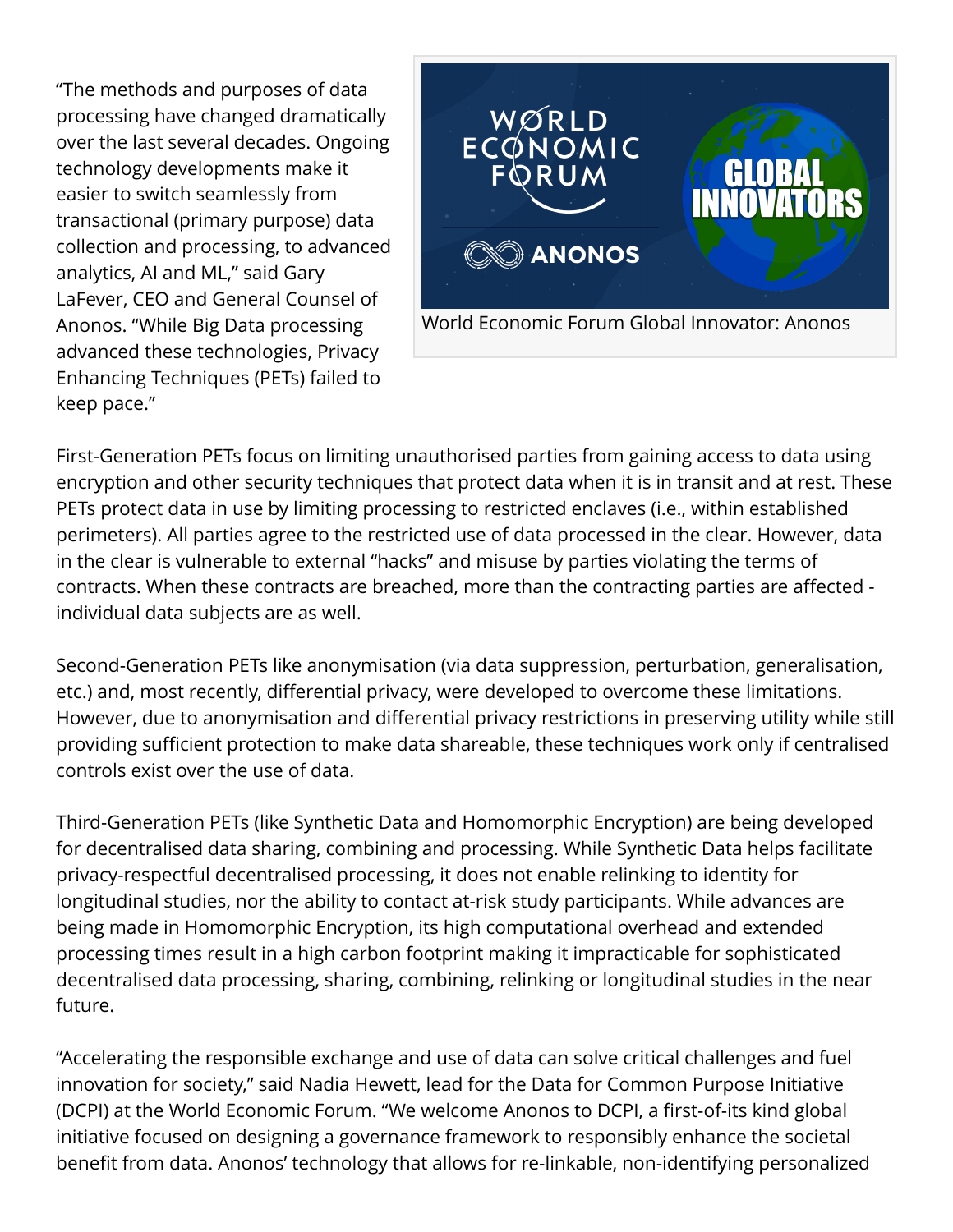data, shows how advances in technology make our ability to leverage data for better outcomes plausible today. Bringing together leaders from technology startups and scaleups with other players, such as governments, academic institutions and civil society, is essential in realizing the potential of data while respecting the rights of the individual parties involved."

"Anonos' subject matter expertise in developing and deploying innovative 4IR data protection technology, overcomes the limitations of First, Second and Third-Generation PETs. Anonos Variant Twin technology resolves today's – and tomorrow's – legal challenges, enabling the unlocking of data's commercial and societal value," added Gary LaFever. "Anonos Variant Twins enable functional separation of information value from identity to technically enforce policies to enable a gradation of the types of data you can provide, allowing organisations to share everything from no data to a lot of data, any volume or identifiability of data."

Gartner Group recognised Anonos as a Gartner Cool Vendor because its patented "Variant Twins" create controllably re-linkable yet non-identifiable [accurate data sets](https://www.anonos.com/data-scientist-expert-opinion) from personalised data. This enables compliant dynamic data sharing, combining analytics, AI and ML without loss of accuracy or utility.

"The World Economic Forum's Empowered Data Societies project, a collaboration with the Finnish government and the City of Helsinki, is looking at how a human-centric model could improve data availability to empower communities and societies," said Julie Ziskind, Platform Curator for the Forum's Centre for the Fourth Industrial Revolution's (C4IR) Data Policy Platform. "We're delighted to have Anonos contribute their unique perspective to our multi-stakeholder community of experts from academia, business, civil society and government, in exploring ways to build healthy data relationships, supporting data-driven innovation while respecting privacy and individual choice."

## About the Forum:

The World Economic Forum is the International Organization for Public-Private Cooperation. The Forum engages the foremost political, business, cultural, and other society leaders to shape global, regional, and industry agendas. It was established in 1971 as a not-for-profit foundation and is headquartered in Geneva, Switzerland. It is independent, impartial and not tied to any special interests. The Global Innovators Community is a group of the world's most promising start-ups and scale-ups at the forefront of technological and business model innovation. The World Economic Forum provides the Global Innovators Community with a platform to engage with the public and private sector leaders and contribute new solutions to overcome current crises and build future resiliency. Companies invited to become Global Innovators will engage with one or more of the Forum's Platforms, as relevant, to help define the global agenda on critical issues.

## About Anonos: